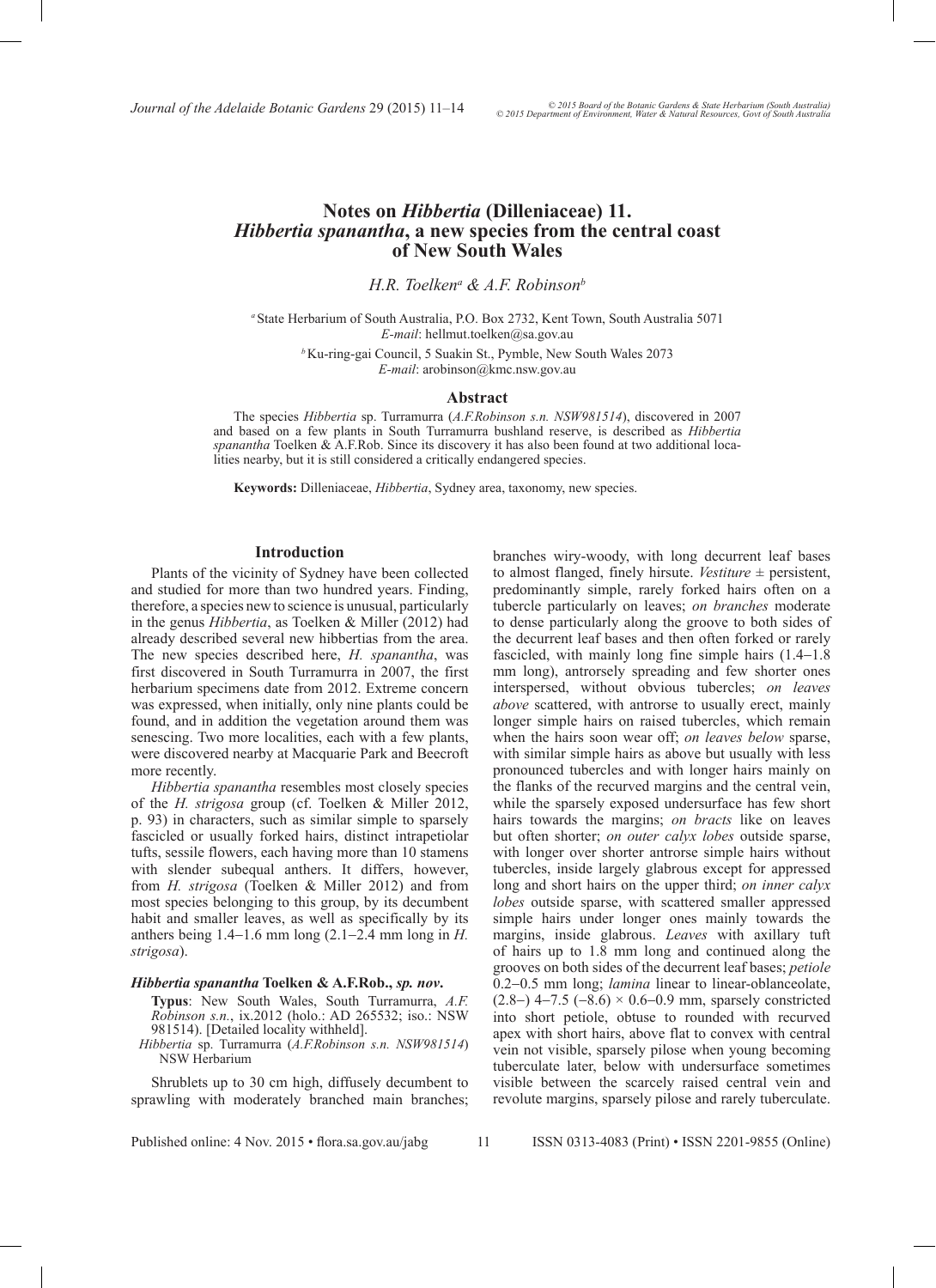H.R. Toelken & A.F. Robinson *J. Adelaide Bot. Gard.* 29 (2015)



**Fig. 1.** Decumbent plant of *Hibbertia spanantha* in natural habitat. (Photo: A.F. Robinson).

*Flowers* with rounded receptacle base, sessile, terminal on all branches; *buds* ovoid-obloid; *bracts* subtending calyx, linear,  $4.6-5.3 \times 0.7-0.8$  mm, fleshy and leaflike, sparsely hirsute, merging into leaves. *Calyx* lobes unequal; *outer calyx lobes* lanceolate, rarely linearlanceolate,  $(5.5-)$  5.8–6.6 × 1.9–2.6 mm, acute with recurved apex, with revolute margins and with central ridge becoming prominent on the upper half, outside pubescent, inside pubescent on upper third; *inner calyx lobes* obovate to broadly oblong-elliptic, (4.7−) 5.2−6 × 3.5−4.4 mm, obtuse to often slightly split, scarcely ridged, outside pubescent and with glabrous membranous margins, inside glabrous. *Petals* 6.6−8.3 mm long, obovate, ± bilobed. *Stamens* 13 (−15), on one side of the ovaries; *filaments* 1−1.2 mm long; *anthers* narrowly obloid, 1.4−1.6 mm long, with back ones sometimes slightly shorter,  $\pm$  abruptly constricted above and below. *Pistils* 2; *ovaries* ovoid, each with 4 ovules, erect-hirsute to sericeous; *style* attached to apex, with style base  $\pm$  hairy, erect, stigmas well above anthers. *Fruit* and *seeds* not seen. *Flowering*: mainly September−November. *Suggested vernacular name*: Julian's hibbertia. **Fig. 1–4.**

*Distribution and ecology*. The species grows on sandy to light clay soils and is currently known from the Lucas Heights and Glenorie soil landscapes on the shale/sandstone transition (Chapman & Murphy 1989). It has at present been recorded from near the suburbs of Turramurra, Macquarie Park and Beecroft (NSW: Central Coast botanical region) within Ku-ring-gai, Ryde and Hornsby Local Government Areas. All known populations occur within the Lane Cove River catchment.

The altitudinal range of *H. spanantha* is between 50 and 120 metres above sea level, and the average annual rainfall in the species' distribution range is from 1,000 to 1,400 mm.

Vegetation mapping by the Office of Environment & Heritage and Sydney Metropolitan Catchment



**Fig. 2.** Close-up of flower of *Hibbertia spanantha*. (Photo: A.F. Robinson).

Management Authority (OEH 2013) identifies the vegetation communities at all known populations as Coastal Enriched Sandstone Dry Forest and or Coastal Shale Sandstone Forest within the broader vegetation classes of Sydney Coastal Dry Sclerophyll Forests and Northern Hinterland Wet Sclerophyll Forests (Keith 2004). Specht et al. (1995) describes both Tall Open-Forest and Open-Forest as the structural formations currently known for *H. spanantha* with all known populations occurring under a dominant tree canopy of Eucalyptus pilularis, E. resinifera, Corymbia gummi*fera* and *Angophora costata*. The open understorey which supports a less diverse layer of shrubs than surrounding coastal communities includes dominant species like *Acacia linifolia*, *A. myrtifolia*, *Banksia spinulosa*, *Bossiaea obcordata*, *Hakea sericea*, *Olearia microphylla*, *Platylobium formosum*, *Persoonia laurina*  subsp. *laurina*, and *Pultenaea hispidula*. Due to the richer soils that the species is associated with, a welldeveloped and diverse ground layer is supported and consists of species such as *Hibbertia aspera*, *Lomandra multiflora*, *Themeda australis* and *Xanthorrhoea minor*, as well as a relatively high representation from monocot families, such as Liliaceae, Orchidaceae and Poaceae.

*Hibbertia spanantha* has been observed growing most vigorously in sites exposed to greater sunlight and with limited competition from other mid and ground story species, or in places where light penetration has been increased through natural disturbance. Shaded plants seem to have fewer and shorter stems and leaves. It is therefore likely that fire, and possibly other physical disturbances that increase light levels without impacting upon the soil profile, play a role in providing for the recruitment and long term persistence of the species. Where desirable conditions are present, individuals have been observed as covering approximately 2 metres squared.

*Conservation status*. *Hibbertia spanantha* was listed as Critically Endangered on an emergency basis under the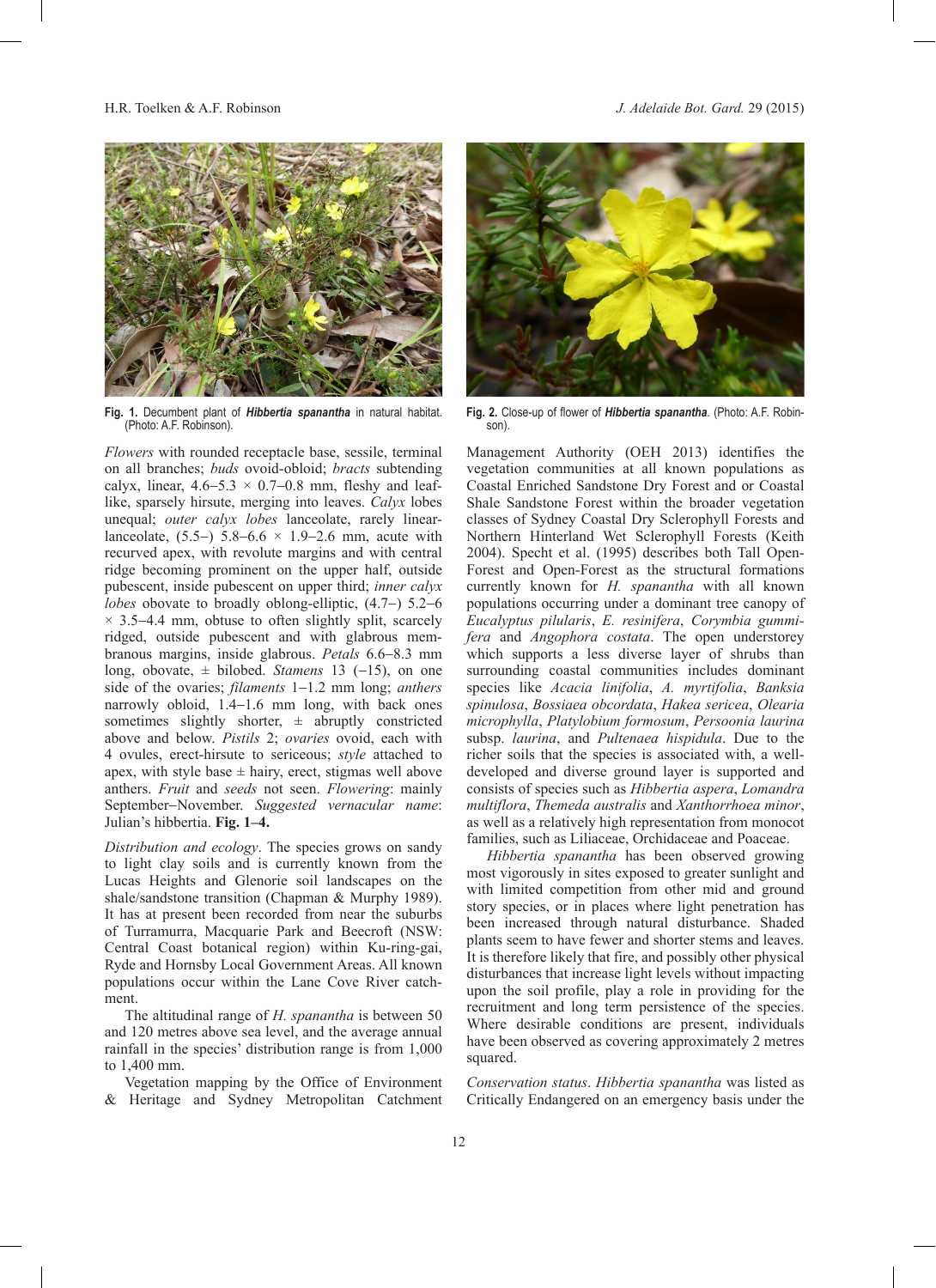*J. Adelaide Bot. Gard.* 29 (2015) A new *Hibbertia* from Sydney (Dilleniaceae)



Fig. 3. Plant of *Hibbertia spanantha* 12 month after being burnt, regenerating with erect resprouting branches and lateral suckers. (Photo: A.F. Robinson).

name *Hibbertia* sp. Turramurra (*A.Robinson s.n. NSW 981514*) by the N.S.W. Scientific Committee (2014), due to the low number of mature individuals. The final determination of the Committee retained the listing as Critically Endangered (N.S.W. Scientific Committee 2015). At present it is only known from three small populations with about 20 adult plants. Importantly, more than 50 seedlings have been recently observed following fire at one location. A targeted strategy for managing this species will be developed under the 'Saving our species' conservation program by the N.S.W. Office of Environment and Heritage.

*Diagnostic features*. Among *Hibbertia* species with stamens to one side of the ovaries, this species is distinguished by the combination of: decumbent habit; mixed longer and shorter fine simple hairs, which have pronounced basal tubercles particularly on the upper surface of leaves; bracts indistinguishable from the leaves; single sessile flowers borne terminally on larger branches; and, most importantly, 13−15 stamens bear slender subequal anthers (1.4−1.6 mm long) overtopping the hirsute to sericeous ovaries.

*Hibbertia spanantha* closely resembles *H. puberula*, as they have a similar habit, leaves and mainly simple hairs in common. The former is, however, distinguished by the erect hairs of the intrapetiolar tufts being continued along the decurrent grooves on the sides of the leaf bases, by the absence of hooked hairs on the calyx and, in particular, the ovaries are ovoid and hirsute to sericeous, while *H. puberula* has puberulous obloid ovaries with an almost truncate apex.

*Notes*. Little is known about the growth habits of *H. spanantha*, although a fire to part of the original population made the following observations possible: recruitment was noted approximately 3 months following a fire in summer, which achieved a moderate intensity of burning. All burnt mature individuals responded and re-established through vigorous re-sprouting via either



**Fig. 4.** Seedlings of *Hibbertia spanantha* 12 month after a fire, with short, almost appressed hairs on lower leaves and long spreading ones higher up. (Photo: A.F. Robinson).

coppicing or suckering from rootstock or both. All above ground stems were killed by the fire. Additionally, fire triggered germination from the soil stored seed bank, indicating a persistent soil seed bank. Similar responses to fire or smoke treatment to promote seed germination have variously been reported, e.g. Allen et al. (2004) and Bell et al. (1993) found resprouting of some hibbertias after fires. Consistent post fire rainfall resulting in prolonged soil moisture availability is assumed to have assisted these recruitment responses.

This suggests that fire is required to provide the right conditions for germination and seedling growth and that seedlings are not likely to establish at any time other than after fire, i.e. populations appear to be maintained by fire. This point is also supported by observations (by the second author), which indicate that seedlings or young plant recruitment has only taken place in burnt areas.

The age at which the species flowers and fruits is unknown. One population has not received fire for more than 50 years, indicating that *H. spanantha* is a long-lived species. Flowering has been observed to be infrequent, inconsistent, with relatively few flowers produced and some flowers not fully opening. Nor is it known how the species is pollinated. Little is known in relation to seed production and dispersal, although seedlings appear to have germinated in clusters, suggesting minimal seed migration from parent plants. It is also possible that ants deposited the seeds here after they had harvested the aril, for which they originally collect the diaspores, as Rice & Westoby (1981) suggested for hibbertias from nearby West Head. The extent of flowering appears to be directly related to environmental conditions, such as rainfall, as successful flowering and seed production have been evident following good post fire autumn and winter rainfall.

*Morphological variation*. The simple hairs in the grooves on either side of the decurrent leaf base are often so dense that some of them could also be determined